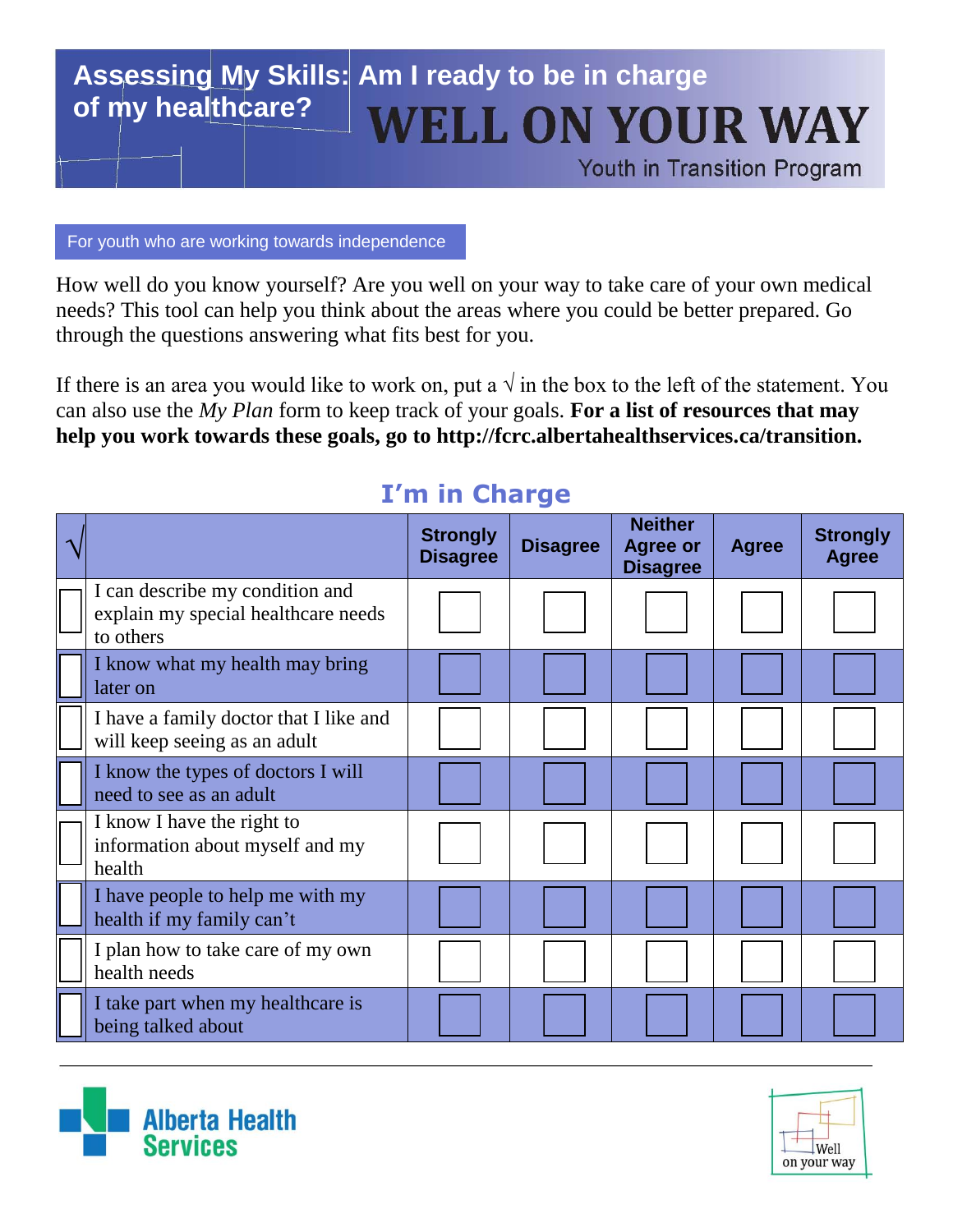# **I Know Myself**

|                                                                                                  | <b>Strongly</b><br><b>Disagree</b> | <b>Disagree</b> | <b>Neither</b><br><b>Agree or</b><br><b>Disagree</b> | <b>Agree</b> | <b>Strongly</b><br><b>Agree</b> |
|--------------------------------------------------------------------------------------------------|------------------------------------|-----------------|------------------------------------------------------|--------------|---------------------------------|
| I understand how my condition will<br>affect the way I develop through<br>puberty                |                                    |                 |                                                      |              |                                 |
| I have talked about my sexuality<br>issues with my healthcare provider                           |                                    |                 |                                                      |              |                                 |
| I know how to get birth control and<br>protection from sexually transmitted<br>infections (STIs) |                                    |                 |                                                      |              |                                 |

## **I Can Do it Myself**

|                                                                                            | <b>Strongly</b><br><b>Disagree</b> | <b>Disagree</b> | <b>Neither</b><br><b>Agree or</b><br><b>Disagree</b> | <b>Agree</b> | <b>Strongly</b><br><b>Agree</b> |
|--------------------------------------------------------------------------------------------|------------------------------------|-----------------|------------------------------------------------------|--------------|---------------------------------|
| I know what kind of medical<br>insurance I have                                            |                                    |                 |                                                      |              |                                 |
| I know the names of my medications,<br>what they do, and how to buy them                   |                                    |                 |                                                      |              |                                 |
| I prepare/take my own<br>medications/treatments as needed                                  |                                    |                 |                                                      |              |                                 |
| I keep track of my healthcare visits,<br>treatment plan, and medications                   |                                    |                 |                                                      |              |                                 |
| I know how to make an appointment                                                          |                                    |                 |                                                      |              |                                 |
| I can get myself to medical<br>appointments                                                |                                    |                 |                                                      |              |                                 |
| I spend time alone and/or speak for<br>myself with my healthcare provider<br>at each visit |                                    |                 |                                                      |              |                                 |
| I know who to call in case of<br>emergency                                                 |                                    |                 |                                                      |              |                                 |

# **Good Stuff, Bad Stuff**

|                                                                                         | <b>Strongly</b><br><b>Disagree</b> | <b>Disagree</b> | <b>Neither</b><br><b>Agree or</b><br><b>Disagree</b> | <b>Agree</b> | <b>Strongly</b><br><b>Agree</b> |
|-----------------------------------------------------------------------------------------|------------------------------------|-----------------|------------------------------------------------------|--------------|---------------------------------|
| I have talked with my healthcare<br>provider about using tobacco,<br>alcohol, and drugs |                                    |                 |                                                      |              |                                 |
| I know what is good for me to eat<br>and I am as physically active as<br>possible       |                                    |                 |                                                      |              |                                 |